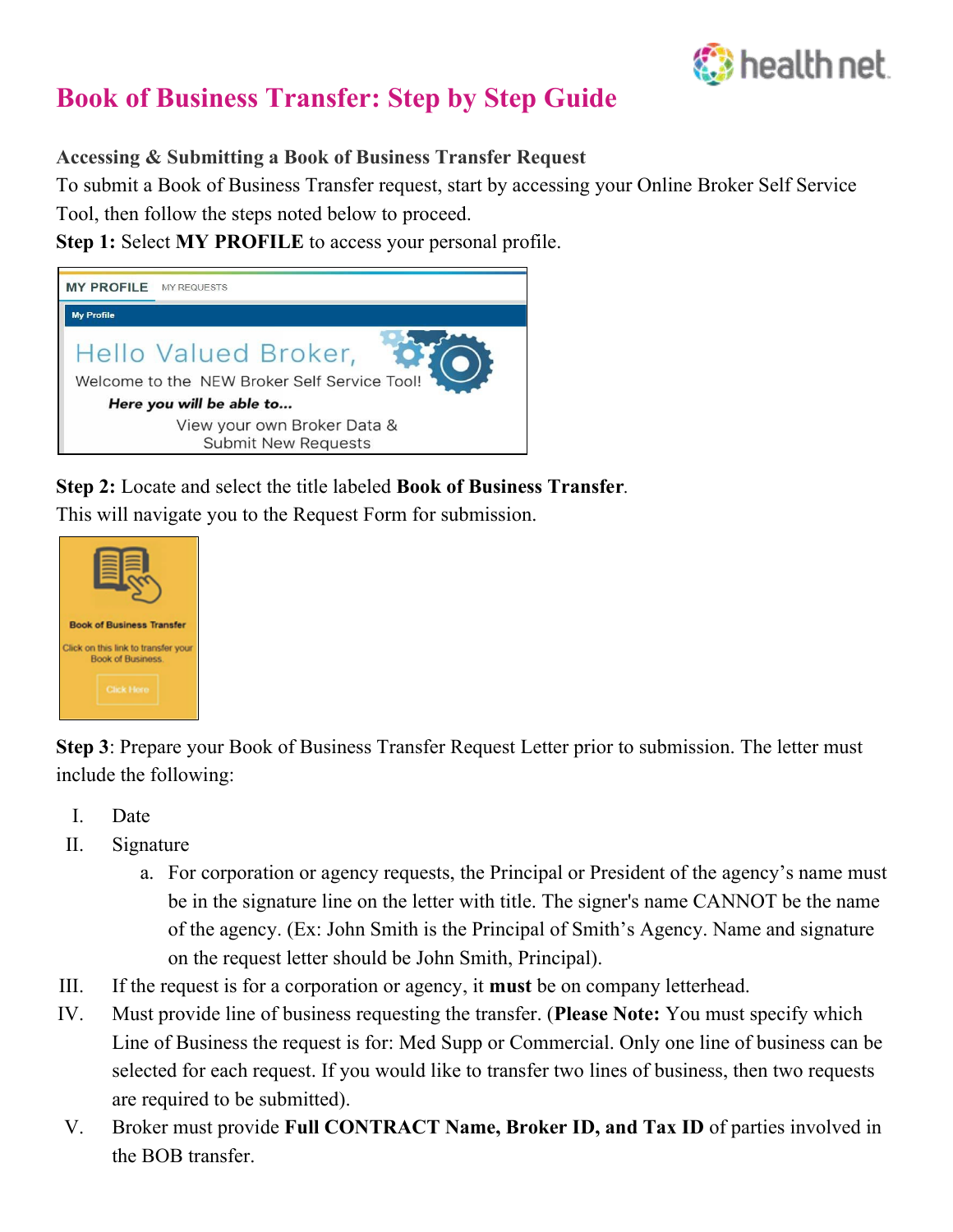

**Step 4:** Select the Line of Business - Medicare Supplement or Commercial

• Brokers must submit a separate request for each line of business for it to be processed. (EX: If broker has Med Supp and Commercial business, they will need to submit 2 requests. One for Med Supp and the other for Commercial).

| <b>Book of Business Transfer</b><br><b>Broker Contracting</b><br>Book of Business Request Form<br>Book of Business Demographics |  |  |  |  |
|---------------------------------------------------------------------------------------------------------------------------------|--|--|--|--|
|                                                                                                                                 |  |  |  |  |

## **Accepted Book of Business Requests**

| <b>Medicare Supplement</b> |                                         | <b>Commercial</b> |                                         |
|----------------------------|-----------------------------------------|-------------------|-----------------------------------------|
| $\circ$                    | Selling Agent to Selling Agent if pay   | $\bigcap$         | Individual Broker to Individual Broker  |
|                            | type is Split                           | $\circ$           | Corporation to Corporation              |
| $\bigcap$                  | Individual Broker to Individual Broker  | $\circ$           | Individual Broker to Corporation        |
| $\circ$                    | Corporation to Corporation              | $\circ$           | Entities are Contracted and Licensed in |
| $\circ$                    | Individual Broker to Corporation (Not   |                   | the same State                          |
|                            | Agency)                                 |                   |                                         |
| $\bigcap$                  | Entities are Contracted and Licensed in |                   |                                         |
|                            | the same State                          |                   |                                         |
|                            | Agency to Agency                        |                   |                                         |

### **Step 5**: Select the Region: CA

| Region:    |  |  |
|------------|--|--|
|            |  |  |
| California |  |  |
|            |  |  |
|            |  |  |

**Step 6**: Select a requested BOB date and BOB type.

Requested Book of Business Effective Date must be the first of the following month. Requests for past effective dates will be denied. All BOB requests will be submitted on the 1st of the following month. If BOB transfer is requested on the  $25<sup>th</sup>$  of the current month, it will be processed on the 1<sup>st</sup> of the following month. The business types that need to be selected are:

- Medicare Supplement ONLY
- Commercial Business- (IFP and Group gets transferred together)
- All IFP- (IFP gets transferred ONLY)
- All Group (Group gets transferred ONLY)

**Step 7:** Attach BOB letter to request (Refer to Step #3 for requirements).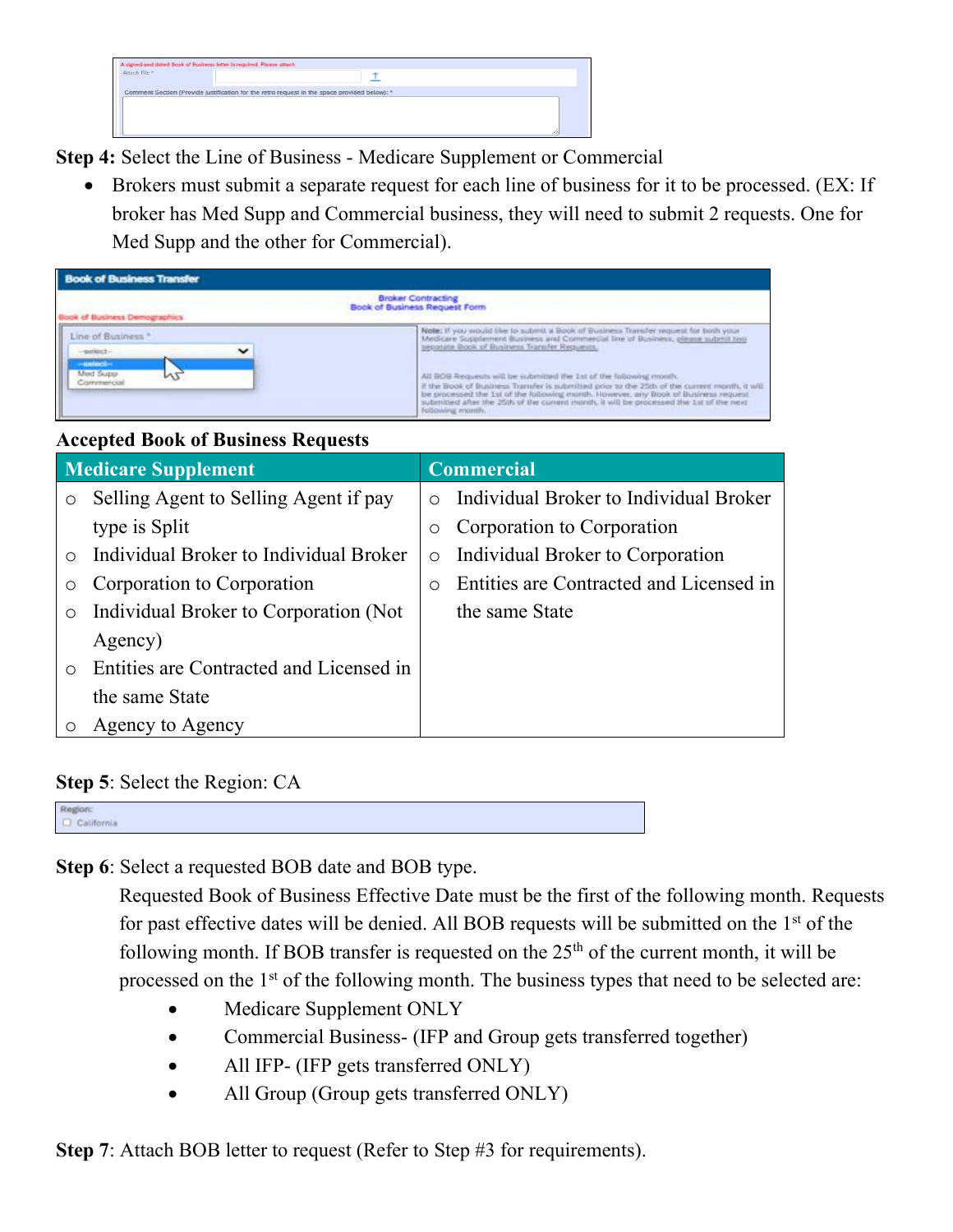The Principal or President of the agency's name must be in the signature line on the letter. When signing the letter for the BOB the signatures **CANNOT** be the name of the agency. The signatures will need to be the President/Principal actual name. (EX: If the agency name is Healthnet then the signature will need to be John Smith because he is the President/Principal of the agency.



**Step 8**: Must put in transferring agent information. Please verify the broker ID and NPN fields for the transferring and receiving broker/agency are filled in and correct before submitting. Transferring agent is the person selling the book of business and can only submit request. **If you are transferring an agency please make sure you are inputting agency tax id not personal ssn.** 

| <b><i>UNIVERSITY &amp; Agent</i></b> |                   |                                                                                                                                           |  |
|--------------------------------------|-------------------|-------------------------------------------------------------------------------------------------------------------------------------------|--|
| Agent/Agency: *                      |                   | [2] Individually Contracted Agent [2] Selling Agent (Medicare Supplement only) [2] Individually Contracted Agent/Agency (Commercial only) |  |
| Agent ID *                           | Agent NPN: *      | Agent Tax Id *                                                                                                                            |  |
| Agent Email."                        | Agent name<br>$-$ |                                                                                                                                           |  |
| Agency Name                          | Agency Id         |                                                                                                                                           |  |
| <b>Develope Seems</b>                |                   |                                                                                                                                           |  |

**Step 9**: Put in all receiving agent info. Receiving brokers must be contracted for the requested line of business before the Book of Business Transfer is submitted. Receiving agent is the person that is buying the book of business from transferring agent. Please verify that the broker ID and NPN fields for the transferring and receiving broker/agency are filled in and correct before submitting. **If you are transferring your agency to the receiving agency please make sure you are inputting agency tax id not personal ssn.** 

| <b>Hecelving Agent</b>                                                                                                                                     |              |                |  |  |  |  |
|------------------------------------------------------------------------------------------------------------------------------------------------------------|--------------|----------------|--|--|--|--|
| Agent/Agency: *<br>[ Individually Contracted Agent [ D Selling Agent (Medicare Supplement only) [ U Individually Contracted Agent/Agency (Commercial only) |              |                |  |  |  |  |
| Agent ID: *                                                                                                                                                | Agent NPN: * | Agent Tax Id * |  |  |  |  |
| Agent Email: *                                                                                                                                             | Agent Name   |                |  |  |  |  |
| <b>Apency Name</b>                                                                                                                                         | Agency Id.   |                |  |  |  |  |

**Step 10**: Then select **Submit**.